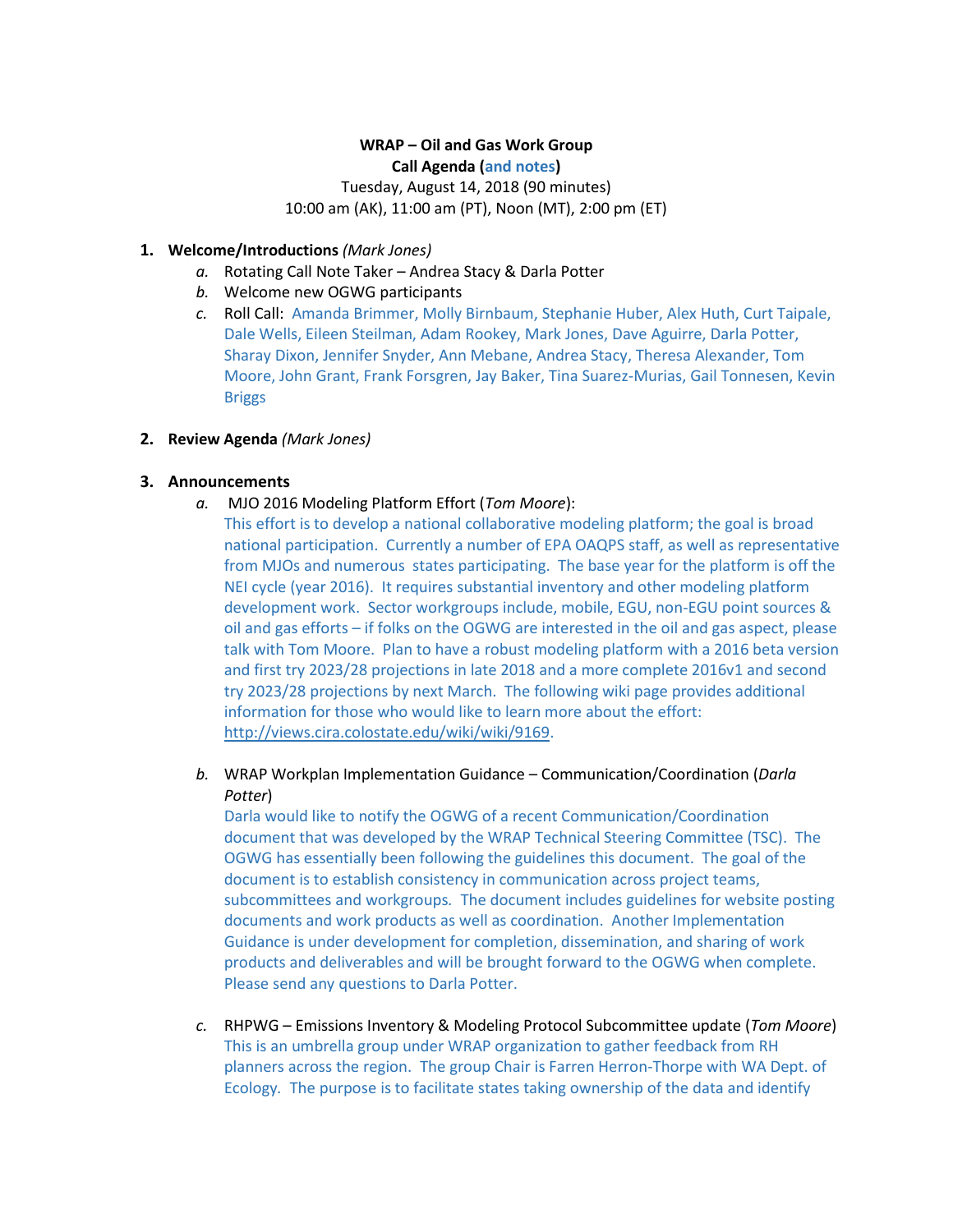questions that need to be answered*.* Essentially it helps states have a more full ownership of technical data used in the regional analysis process.Other workgroups (e.g. OGWG) provide key inputs.If you are interested in becoming involved in this group, please contact Tom Moore*.* To learn more, see the Subcommitee page on WRAP website: [http://www.wrapair2.org/RHP\\_InvMod.aspx](http://www.wrapair2.org/RHP_InvMod.aspx)

And the wiki on the Intermountain West Data Warehouse: [http://views.cira.colostate.edu/wiki/wiki/9191/western-us-regional-analysis-2014](http://views.cira.colostate.edu/wiki/wiki/9191/western-us-regional-analysis-2014-neiv2-emissions-inventory-review-for-regi) [neiv2-emissions-inventory-review-for-regi](http://views.cira.colostate.edu/wiki/wiki/9191/western-us-regional-analysis-2014-neiv2-emissions-inventory-review-for-regi)

*d.* Other announcements from work group members / advisors

Frank Forsgren (NV): Frank is a co-chair for the Technical [Steering Committee](http://www.wrapair2.org/TSC.aspx) (TSC). To promote transparency and coordination pointed out that TSC has initiated process to update on product progress. You can find these on the Technical Steering Committee website: the post the monthly workplan progress update ppt. TSC progress reports for each workgroup call.

Darla Potter: Tribal Data Work Group is contracting with ITEP. Contract will consider oil and gas emission inventory work. Working with Julie Simpson TSC Co-Chair to coordinate.

#### **4. OGWG Road Map Phase II** *(John Grant & Amnon Bar-Ilan – Ramboll Environ)*

*a.* Base year O&G emission inventory (draft v1) – OGWG comments due August 28 The draft inventories are available in a 8/14/2018 email from Amanda Brimmer, which provides a link to an FTP folder where you can download inventory spreadsheets for all states in the WRAP region. They are not posted to the WRAP website yet. **Please enable macros when using the spreadsheets in order to use the sort function, which allows users to sort by state/basin in the spreadsheets**.

Slide notes - See the Status Update Presentation (WRAP OGWG: O&G EI Phase 2 Status Update, August 14, 2018) for additional information.

Slide 3: EI Calendar Year 2014. Includes criteria pollutant and GHG emissions.Includes updates for criteria pollutants and GHGs, the Uinta Basin now includes evap. ponds. Slide 5: NM and CO have highest O&G NOx emissions. One point is that for UT there is a substantial contribution from point sources - many well-site sources were included in the IWDW as point sources. Same is true for AK.SCC 2310 sources are well-site sources in NEI.

Slide 6: ND has highest O&G VOC emissions – mostly non-point. Again, UT had well-site sources counted as point sources.

Slide 7 & 8: Emissions by basin: About 5% of the O&G NOx emissions across WRAP region do not fall within identified basins.

*b.* Base year O&G activity data summary (sourced from IHS) – OGWG comments due August 28

*Activity data summary starts on slide 10. OGWG -* Please take a close look at inventory/ppt and provide comments on O&G activity estimates by the requested date.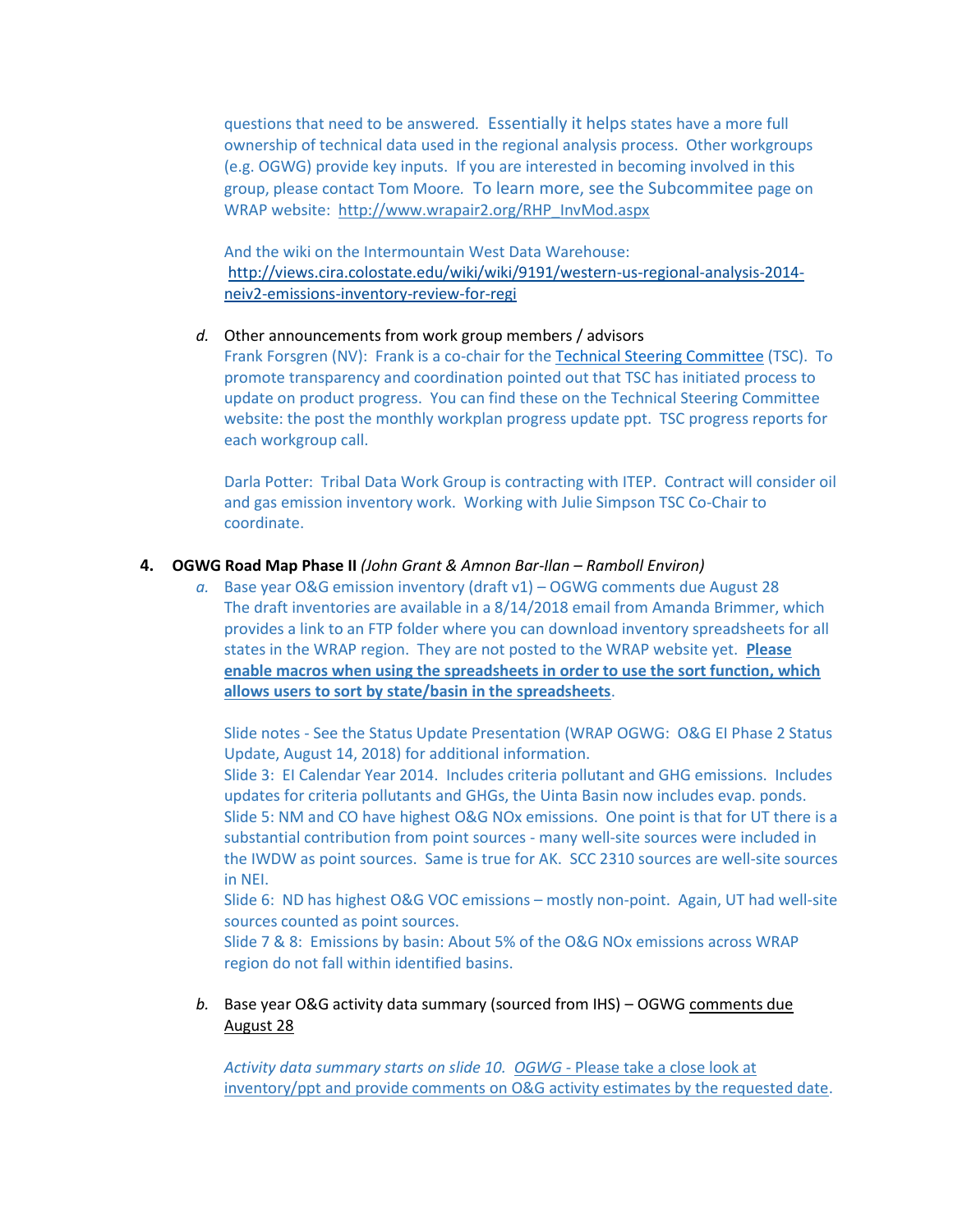*Slide 11*: Used IHS Enerdeq database as reliable sources for activity data Play type field is IHS's attempt to categorize unconventional development by play. Copyright protections prevent Ramboll from sharing any well-level data, but they can provide summarized activity data.

Slide 12: 2014 Spud counts by drill type.

Slide 13: 2014 Well counts by well type (oil, gas, CMB) and basin. Over 200,000 active wells in the region. This data corresponds to any well with production activity in 2014. Slide 14: Gas production by basin and well type (gas, oil, CBM). Substantial production in 2014. Arctic slope stands out.

Slide 15: Oil production by basin and well type (gas, oil). Williston basin stands out. Slide 16: Type of activity data was compiled by basin to give a sense of activity levels/types in each. There are two sheets in each spreadsheet that allow user to select by state or by basin, but the user needs to enable macros to use this functionality.Slide 16 provides an example of this activity data for the DJ basin to. In the DJ, it is interesting to look at drilling activity vs. well counts. In the DJ the vast majority of drilling is for horizontal spuds, but the majority of existing wells are vertical wells.

Slide 17: Example of basin production activity data by play name/type. Note: there are a significant number of wells in the database that don't have a play name or play type associated with the record. This may be because they are traditional vertical wells among other reasons. Regardless it may be difficult to use this measure to identify activity types.

Slide 19: EI improvements. Examples of existing data sources they can use include IHS pipeline network to improve pipeline emissions, GHG reporting inventories, include data/studies on high emitters to the extent feasible. There is survey work that could be done to improve inventories, such as gas composition data, control penetration rates, equip. counts. Need to prioritize the inventory improvements.

*c.* Summary of comments received and potential path forward on survey development – OGWG further feedback due August 17

Slides 20 - 21: Summary of agency responses to information request and possible sources.

Slide 23: Next Steps. Comments by Aug. 28, 2018 on EI spreadsheets, Prioritizing EI improvements and finalize V1

#### Questions:

Q: WY – Due to incomplete data for play information in IHS you may not be able to use this for activity data updates. Is this something to keep in mind for future EI work? A: Yes – this is a field that IHS just recently began incorporating in it's database and is something to consider for future compilations.

Q: Tom Moore – Highlight spud information . . . 2014 was high production year with significant drilling, so will you be looking at trends over last 5-10 years? A: Yes, trends analysis to occur in next month or two and will specifically look at trends.

Q: Can we still provide comments on data sources? A: Yes.